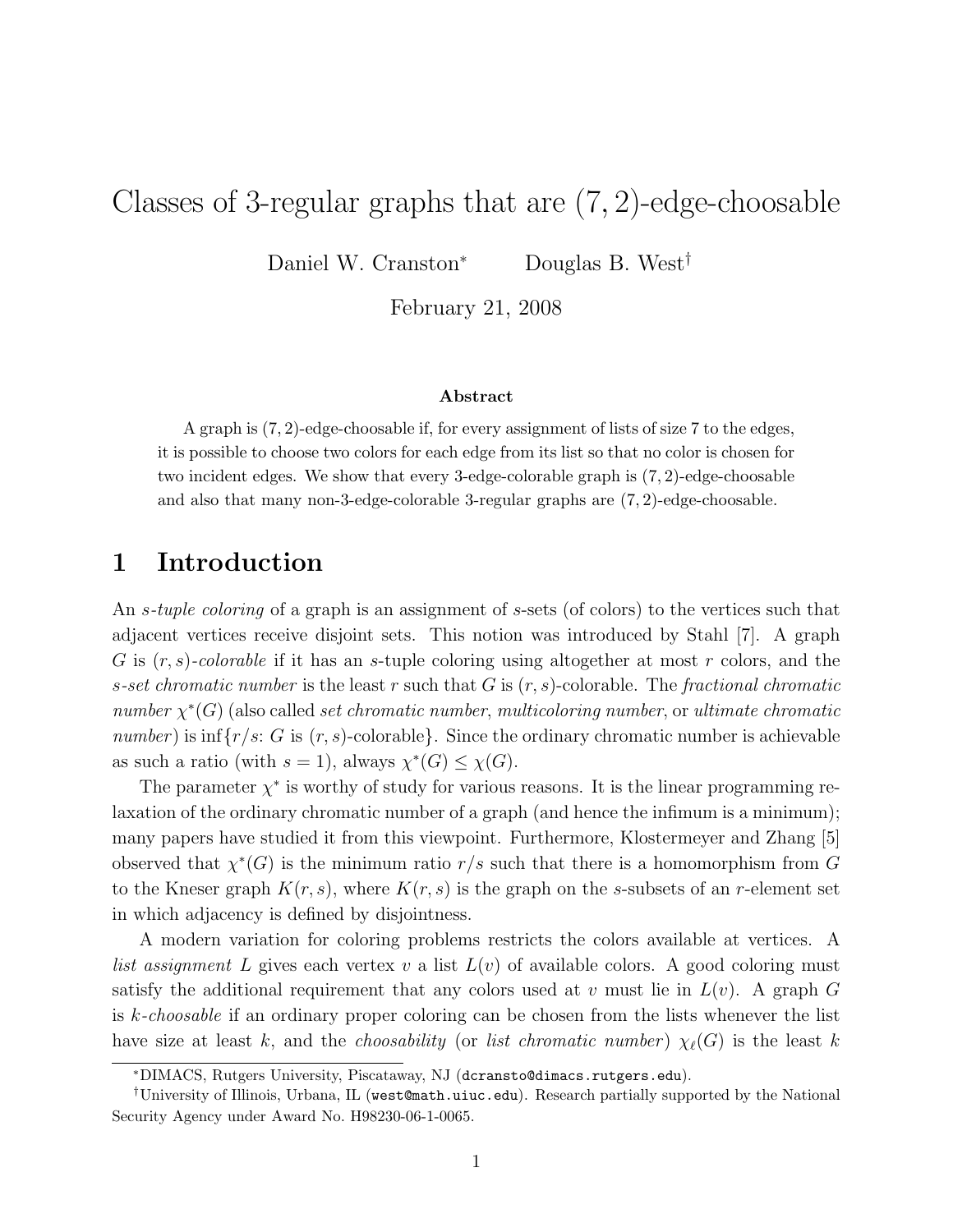such that G is k-choosable. More generally, G is s-set k-choosable if an s-set coloring can be chosen from any assignment of lists of size  $k$ , and the *s-set choosability* is the minimum k such that G is  $s$ -set k-choosable.

When coloring edges, the sets chosen for incident edges must be disjoint, so the edgecoloring problems reduce to the vertex coloring problems mentioned above on the line graph. In particular, in this paper we study the 2-set edge-choosability of 3-regular graphs. Since extra colors can be discarded without making the choosing of a proper coloring easier, it suffices to study  $r$ -uniform list assignments, where each list has size  $r$ . Given a list assignment L on the edges of  $G$ , a selection of s colors from each list so that incident edges have disjoint lists is an *s-set L-coloring* of  $E(G)$ .

#### **Question.** What is the least r such that, for every 3-regular graph  $G$ , every r-uniform list assignment L on the edges of G admits a 2-set L-coloring?

That is, we seek the least r such that every 3-regular graph is  $(r, 2)$ -edge-choosable. On his website, in a "Problem of the Month", Bojan Mohar [6] asked for this value. He conjectured that every 3-regular graph is (7, 2)-edge-choosable.

A generalization of Brooks' Theorem implies that every 3-regular graph is (8, 2)-edgechoosable. Tuza and Voigt  $[9]$  proved that if a connected graph G is not complete and is not an odd cycle, then G is  $(\Delta(G)m, m)$ -choosable whenever  $m \geq 1$ . Since the line graph of a 3-regular graph has maximum degree 4, every 3-regular graph is thus (8, 2)-edge-choosable.

On the other hand, it is also easy to construct a 3-regular graph that is not  $(6, 2)$ -edgechoosable (in fact, not even  $(6, 2)$ -edge-colorable). It is well known that the smallest 3-regular graph G that is not 3-edge-colorable is formed from two copies of  $K_4$  by subdividing one edge in each and making the two new vertices adjacent. A  $(6, 2)$ -edge-coloring of G would put a total of 30 colors on the 15 edges. With only six colors available, each color class would have to be a perfect matching. Since every perfect matching in G uses the central cut-edge, this contradicts that we choose only two colors on it.

Thus Mohar's conjecture on the 2-set choosability of 3-regular graphs is sharp if true.

In this paper, we show that every 3-edge-colorable graph is (7, 2)-edge-choosable and that many 3-regular graphs that are not 3-edge-colorable are also (7, 2)-edge-choosable.

Some classes of 3-regular graphs are known to be (6, 2)-edge-choosable. Ellingham and Goddyn  $[2]$  showed that planar *d*-regular *d*-edge-colorable multigraphs are *d*-edge-choosable; by doubling the edges, this implies that planar 3-regular graphs are (6, 2)-edge-choosable. Haxell and Naserasr [3] showed that the Petersen graph is (6, 2)-edge-choosable. Both of these results use the Alon-Tarsi Theorem and thus provide only existence proofs. Our proofs of (7, 2)-edge-choosability provide a fairly simple algorithm for choosing a 2-set edge-coloring from lists of size 7 on the edges.

An edge e of a 3-regular graph is incident to four other edges. Choosing colors for them could forbid eight colors from usage on e. Our main idea is to show that we can choose the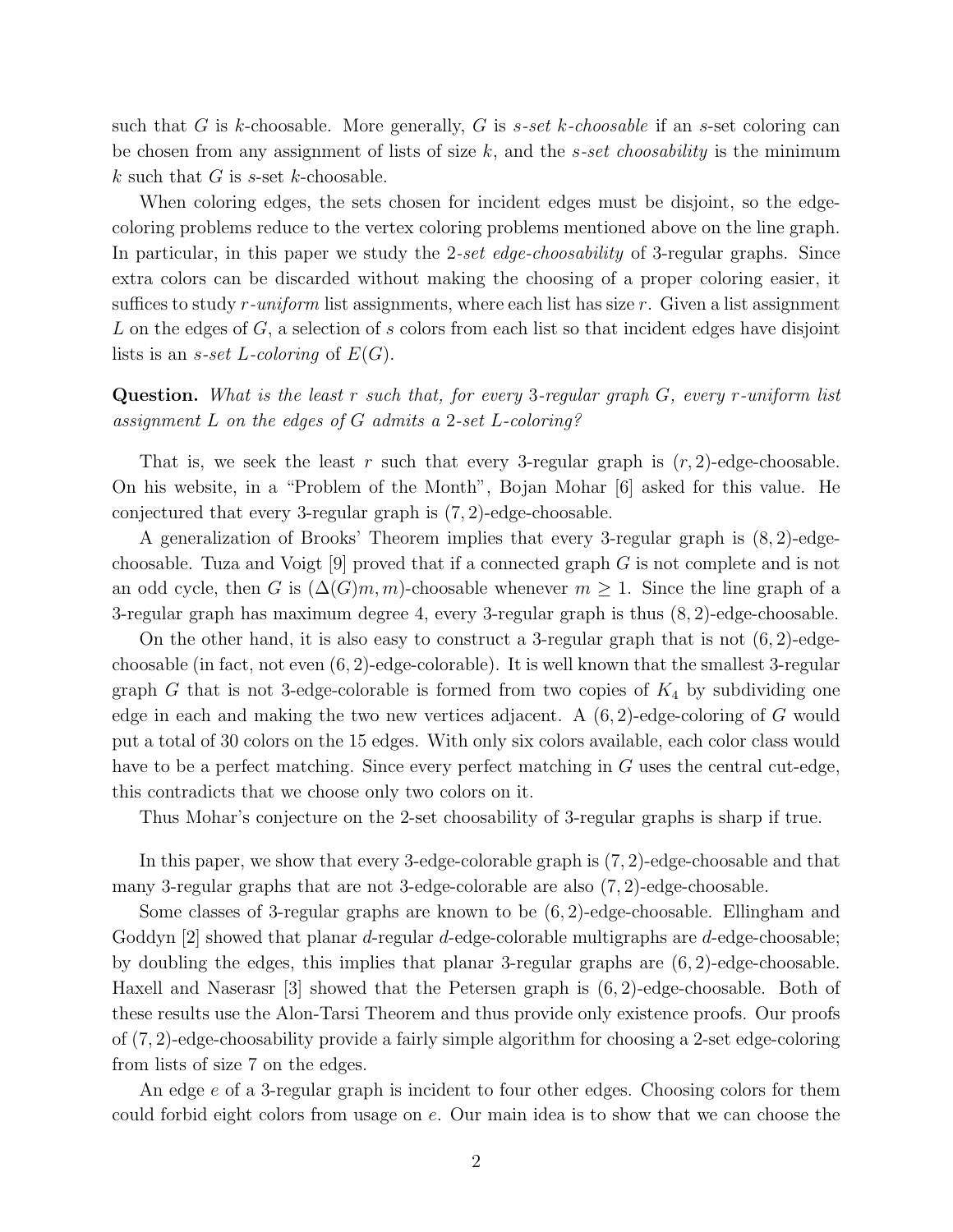four colors on two of these incident edges using only three colors from  $L(e)$ . Any time we reduce the number of available colors at e by less than the number of colors we choose on edges incident to  $e$ , we say that we have saved a color on  $e$ . In particular, when we save a color on  $e$  while choosing four colors on two edges incident to  $e$ , we retain a list of (at least) four colors available for e. We will apply this repeatedly to choose colors on some edges so that the remaining graph is (4, 2)-edge-choosable and retains lists of size 4.

### 2 The Key Idea

Our first lemma is a simple form of our main tool. It is a generalization of the well-known result [8] that even cycles are  $(2m, m)$ -edge-choosable. To understand the proof, it may be helpful to picture the case when  $A \cup B$  forms an even cycle. In general, however, B need not be a matching. We will be saving a color on edges of B.

**Lemma 1.** Let A and B be sets of k edges in a graph, with  $A = \{a_1, \ldots, a_k\}$  and  $B =$  ${b_1, \ldots, b_k}$ . Suppose that A is a matching and that  $b_i$  is incident to  $a_i$  and  $a_{i+1}$  but not to any other edge in A (the indices are viewed modulo k). From a uniform list assignment  $L$ on the edges, one can choose one color at each edge of A so that for each i, together  $a_i$  and  $a_{i+1}$  receive at most one color from  $L(b_i)$ .

*Proof.* We choose a color  $\phi(e)$  for each edge e in A. If the lists for all edges in  $A \cup B$  are identical, then use the same color on each edge of A. If they are not all identical, then they differ for two consecutive edges in the cyclic list  $a_1, b_1, a_2, b_2, \ldots, a_k, b_k$ . We may index the edges so that these are  $a_1$  and  $b_k$ .

Since the lists have the same size, we may choose  $\phi(a_1) \in L(a_1) - L(b_k)$ . If  $\phi(a_1) \notin L(b_1)$ , then choose  $\phi(a_2)$  from  $L(a_2)$  arbitrarily. If  $\phi(a_1) \in L(b_1) \cap L(a_2)$ , then let  $\phi(a_2) = \phi(a_1)$ . Finally, if  $\phi(a_1) \in L(b_1) - L(a_2)$ , then choose  $\phi(a_2) \in L(a_2) - L(b_1)$ . In each case, at most one of the colors chosen for the edges  $a_1$  and  $a_2$  incident to  $b_1$  is in  $L(b_1)$ .

Continue in the same manner choosing colors for edges  $a_3, \ldots, a_k$  so that at most one color from  $L(b_i)$  is used on  $a_i$  and  $a_{i+1}$ . At the end, at most one color from  $L(b_k)$  appears in  $\{\phi(a_k), \phi(a_1)\}\$ , since  $\phi(a_1) \notin L(b_k)$ .  $\Box$ 

**Corollary 2.** (Tuza and Voigt  $[8]$ ) Even cycles are  $(2m, m)$ -edge-choosable.

Proof. Partition the edge set into two matchings, A and B. Choose one color for each edge of A as guaranteed by Lemma 1. Repeat this step  $m$  times. (With each repetition, we may need to discard colors from some lists so that the remaining lists have equal sizes.) Now each edge of  $B$  has at least  $m$  remaining available colors, which we use on those edges.  $\Box$ 

It is not immediately obvious that Lemma 1 implies anything more than Corollary 2. Its power lies in carefully choosing the edge sets A and B, as we show in the next proof.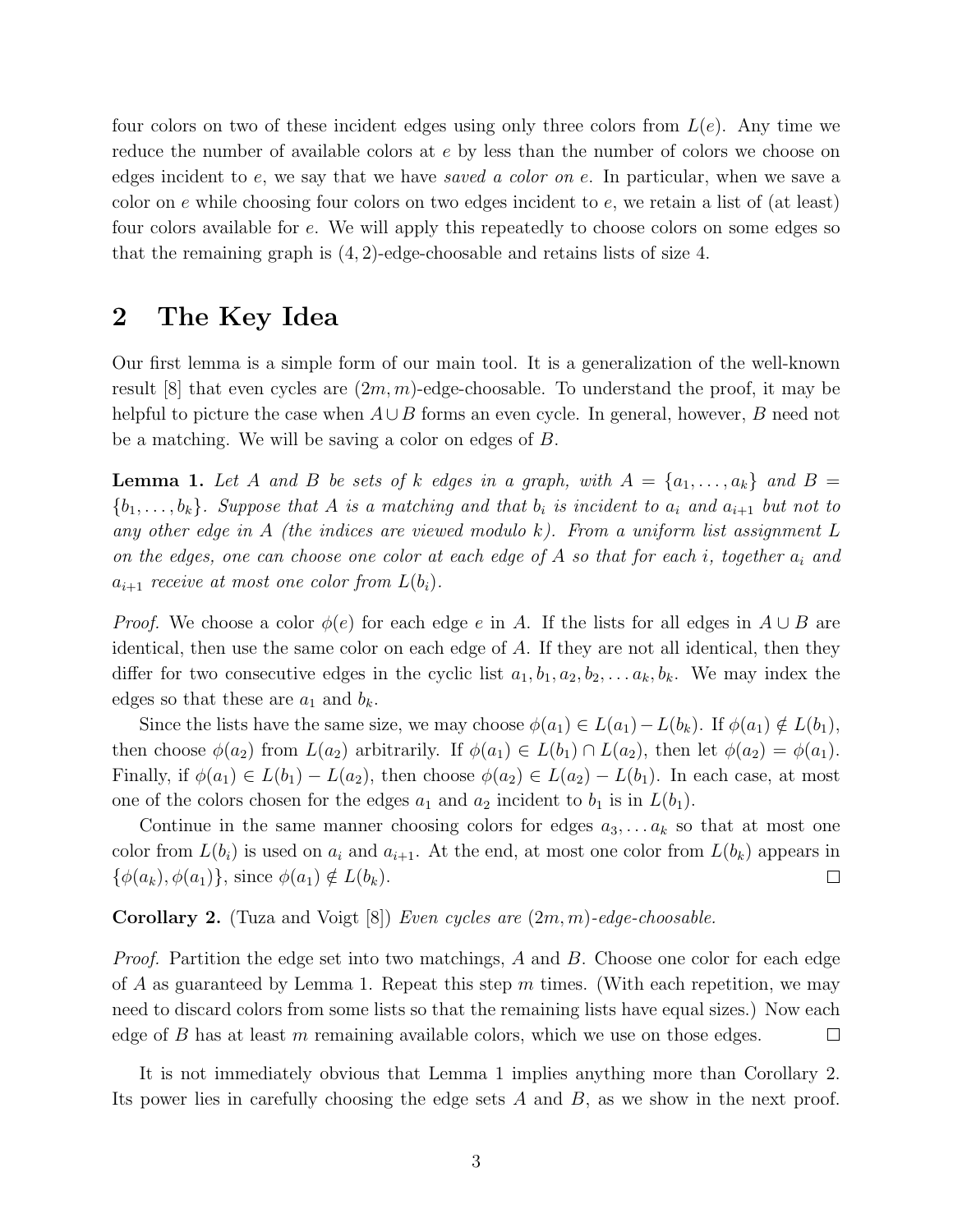Theorem 3 is a special case of Theorem 7, but it is useful to prove Theorem 3 independently because it is much simpler than the general result and yet illustrates our main technique.

Theorem 3. Every 3-edge-colorable graph is (7, 2)-edge-choosable.

*Proof.* Let G be a 3-edge-colorable graph. We can raise the degree of each vertex that has degree less than 3 by taking two disjoint copies of  $G$  and making the two copies of each deficient vertex adjacent. A proper 3-edge-coloring of G extends to a proper 3-edge-coloring of the new graph. If G has minimum degree  $k$ , then we obtain a 3-regular 3-edge-colorable supergraph of G after  $3 - k$  iterations of this transformation. We may thus assume that G is 3-regular, since every subgraph of a  $(7, 2)$ -edge-choosable graph is  $(7, 2)$ -edge-choosable.

Let J, K, and L be the three color classes in a proper 3-edge-coloring of G. Since G is 3-regular,  $|J| = |K| = |L|$ . We apply Lemma 1 in two phases. The first phase uses even cycles in  $J \cup K$ , with the portion in J as A and the portion in K as B. It chooses one color for each edge of J. The lists of colors remaining available have size at least 6 for edges of J and  $K$  and size at least 5 for edges of  $L$ .

The second phase applies Lemma 1 using even cycles in  $J \cup L$ , with the portion in J as A and the portion in L as B. Since the lemma requires equal list sizes, discard colors from the lists on edges of  $J$  and  $L$  to reduce to size 5 before applying the lemma. We have now chosen two colors for each edge in  $J$  but none for any edge in  $K$  or  $L$ . There remain at least four colors available at each edge of  $K \cup L$ .

Since the edges of  $K \cup L$  form vertex-disjoint even cycles, applying Lemma 2 to each cycle completes the desired coloring.  $\Box$ 

Like the iteration in Corollary 2, iterating the argument of Theorem 3 shows that every 3-edge-colorable graph is  $(\lceil 7m/2 \rceil, m)$ -edge-choosable, for each positive integer m.

### 3 The Main Result

The ideas in Theorem 3 can be applied to prove that many other graphs are (7,2)-edgechoosable. Some of these are "snarks". A snark is a 2-edge-connected 3-regular graph with edge-chromatic number 4, girth at least 5, and cyclic-connectivity at least 4. The smallest snark is the Petersen graph. The drawing of it in Figure 1 has exactly one vertical edge  $c$  and two horizontal edges labeled  $c'$  and  $b$ . Initial interest in snarks was due to the equivalence of the Four Color Theorem with the statement that no planar snarks exist. They remain interesting because many important conjectures reduce to the special case of snarks.

In this paper, we use the term *double-star* for a 6-vertex tree having two adjacent vertices of degree 3. This is slightly non-standard; the term is often used for any tree having two non-leaves. Each edge of a double-star incident to a leaf is a *leaf edge*; the other edge is the *center edge.* Given a subgraph  $F$  whose components are pairwise disjoint double-stars in a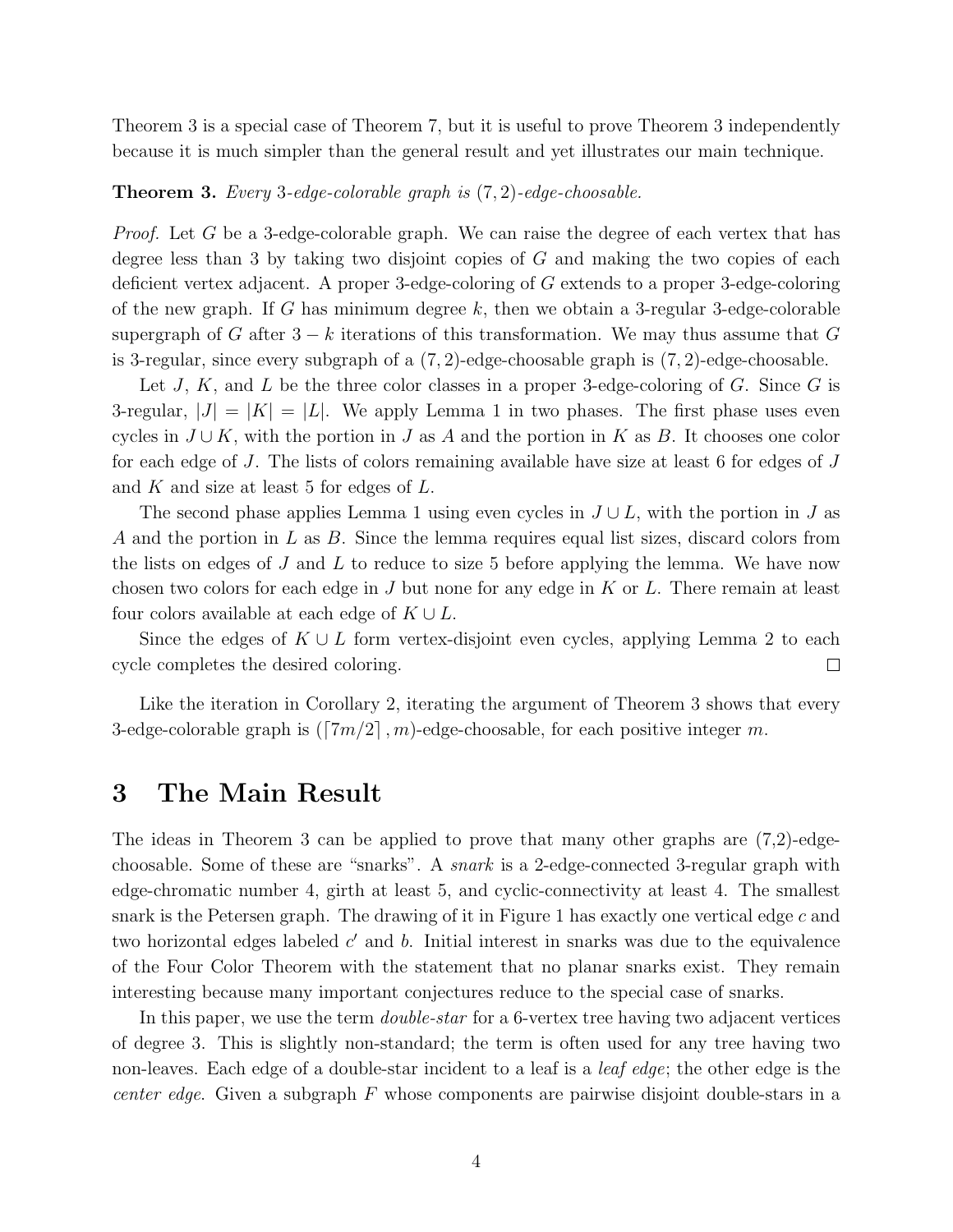

Figure 1: The Petersen graph.

graph  $G$ , we say that F consists of independent double-stars if the set of leaves of components of  $F$  is an independent set of vertices in  $G$ .

In Figure 1, we draw the Petersen graph on the torus with one crossing. The edge  $c$ wraps top-to-bottom, and  $c'$  wraps right-to-left. The graph decomposes into a matching  $(c)$ and  $c'$ ), an 8-cycle (a), and a double-star (b). In view of Theorem 7, this decomposition proves that the Petersen graph is (7, 2)-edge-choosable.

Definition 4. A MED decomposition of a 3-regular graph is a decomposition of it into subgraphs  $G_1, G_2, G_3$ , where  $G_1$  is a Matching, the components of  $G_2$  are Even cycles, and  $G_3$  consists of independent Double-stars. Given a MED decomposition, let H be the graph formed from  $G_3$  by deleting the center edge from each component of  $G_3$ .

In a MED decomposition, no vertex lies in both  $G_1$  and  $G_3$ , since the third edge at that vertex could not belong to any  $G_i$ . Also, every vertex not in  $G_2$  belongs to the center edge of a component of  $G_3$ . Finally, each component of H is a 3-vertex path.

To simplify the proof of Theorem 7, we prove two lemmas. The first establishes the sufficiency of an intermediate coloring by showing how to complete the job of choosing a 2-set L-coloring. A partial 2-set L-coloring is a selection of at most 2 colors from the list at each edge so that the sets chosen at incident edges are disjoint.

**Lemma 5.** Let G be a graph with maximum degree 3 that has a MED decomposition. Given a 7-uniform list assignment L on  $E(G)$ , let  $\phi$  be a partial 2-set L-coloring that chooses two colors for each edge in  $G_1$  and one color for each edge in H. Each edge of  $G_2$  on which  $\phi$ does not save a color is needy. Each edge of H incident to a needy edge is a sponsor. If the needy edges form a matching, the sponsors form a matching, and each center edge incident to two sponsors has at least four remaining colors, then  $\phi$  extends to a 2-set L-coloring.

Proof. We will choose one additional color for each edge of H and two colors for each center edge in  $G_3$ . We must choose these colors to save one color on each needy edge. If this is done,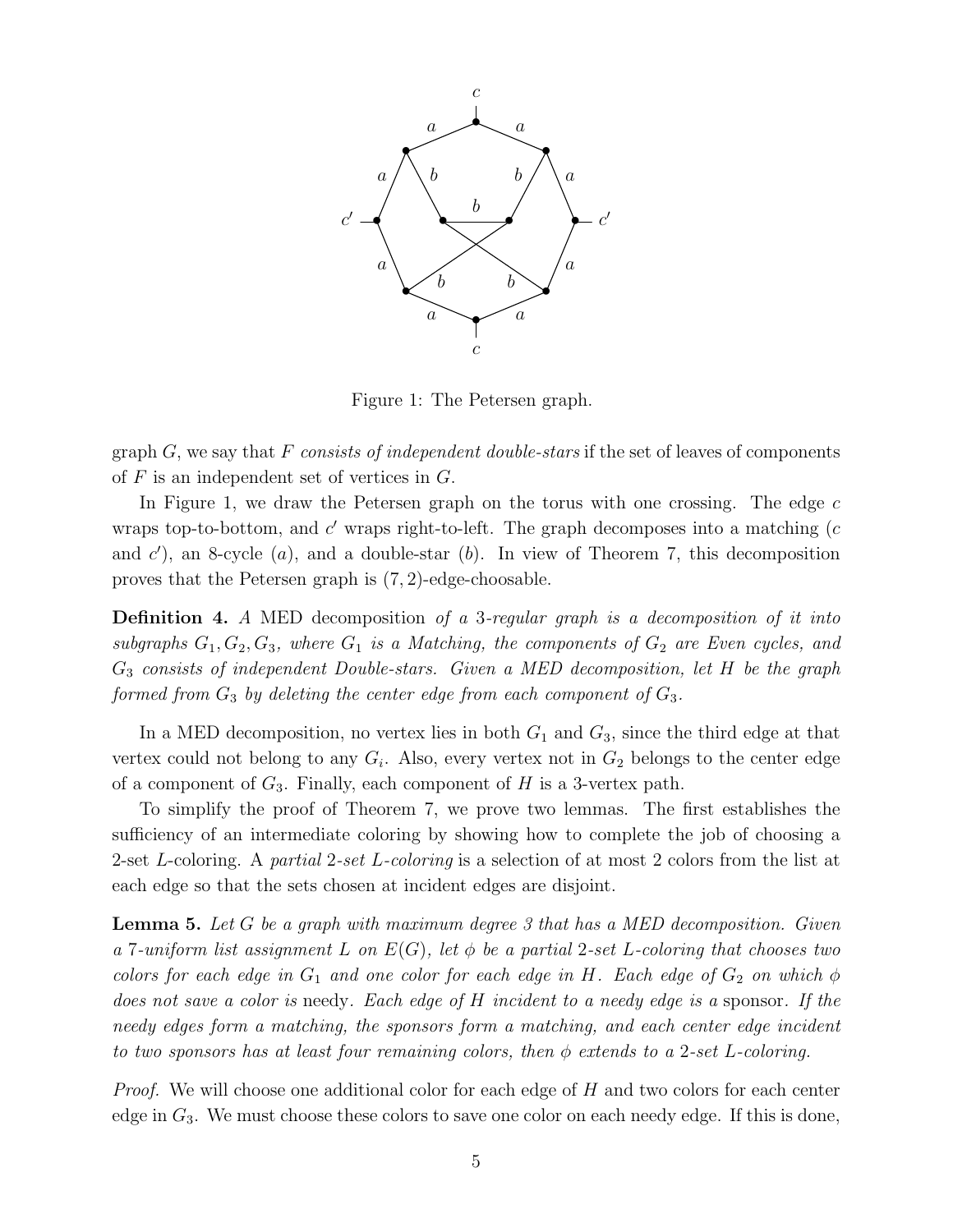then Corollary 2 allows us to choose colors for the edges of  $G_2$  to complete the extension of  $\phi$  to a 2-set L-coloring of  $E(G)$ . For each edge  $e \in E(G)$ , let  $L'(e)$  denote what remains of  $L(e)$  when the colors chosen by  $\phi$  on edges incident to e are deleted; this assignment L' remains fixed throughout the proof.

Let F be a double-star in  $G_3$  with center edge  $e$ , leaf edges  $f_1$  and  $f_2$  at one end of  $e$ , and leaf edges  $f_3$  and  $f_4$  at the other end. We have  $|L'(e)| \geq 3$ . Since  $G_1$  and  $G_3$  share no vertices, we have  $|L'(f_i)| \geq 5$  for all i. Since the sponsors form a matching, there is at most one sponsor in  $\{f_1, f_2\}$  and at most one in  $\{f_3, f_4\}.$ 

Suppose first that one leaf edge of  $F$  is a sponsor. We may assume by symmetry that it is  $f_1$ ; let g be its incident needy edge. Since  $G_3$  consists of independent double-stars, the other endpoint of g is incident to an edge of  $G_1$ . Thus, we have already chosen three colors for edges incident to g. By discarding additional colors if necessary, we may assume that  $|L'(g)| = 4$ . Since  $|L'(f_1)| \ge 5$ , we save a color on g by choosing a color in  $L'(f_1) - L'(g)$  for  $f_1$ . We choose any two remaining colors for e (at least two remain) and any remaining color for each of  $f_2$ ,  $f_3$ , and  $f_4$ . Since  $|L'(f_i)| \geq 5$ , such choices are available.

Suppose instead that we need to save a color both on  $g$  incident to  $f_1$  and on  $g'$  incident to  $f_3$ . As above, we have  $|L'(f_1)| \geq 5$  and may assume that  $|L'(g)| = 4$ , and we can choose the second color for  $f_1$  to save a color on g. Similarly, we can choose the second color for  $f_3$ to save on g'. By hypothesis,  $|L'(e)| \geq 4$  (before choosing for  $f_1$  and  $f_3$ ); hence e still has at least two available colors, and we choose two of them. Finally, since  $|L'(f_i)| \geq 4$ , we can choose a second available color for each of  $f_2$  and  $f_4$ .

Now it remains only to choose two colors for each edge of  $G_2$ . Since completing the choices on  $G_3$  produced a partial 2-set L-coloring that saves a color on each edge of  $G_2$ , these edges retain lists of size at least 4, and Corollary 2 completes the coloring.  $\Box$ 

The next lemma describes a step that may be repeated often in obtaining a partial coloring to use as input to the procedure in Lemma 5. The proof is similar to that of Lemma 1.

**Lemma 6.** Given a 3-regular graph G with a MED decomposition, let C be a cycle in  $G_2$ with edges  $a_1, \ldots, a_k$  in order. Let  $b_i$  be the other edge incident to  $a_i$  and  $a_{i+1}$  (viewing indices modulo k). Let L be a list assignment such that for each i, it holds that  $|L(b_i)| \geq |L(a_i)|$  or  $b_i \in E(H)$ . If  $L(b_1) \nsubseteq L(a_1)$ , or if  $b_1 \in E(H)$  and  $|L(b_1)| < |L(a_1)|$ , then a color can be chosen for each edge in  $b_1, \ldots, b_k$  so that for each i, either (1) a color is saved on  $a_i$  or (2)  $b_i \in E(H)$  and either  $|L(b_i)| < |L(a_i)|$  or some earlier  $b_i$  is incident to  $b_i$  in H.

*Proof.* If  $L(b_1) \nsubseteq L(a_1)$ , then choose  $c \in L(b_1) - L(a_1)$  for  $b_1$ ; this saves a color on  $a_1$ . Otherwise,  $b_1 \in H$  and  $|L(b_1)| < |L(a_1)|$ , and we choose any  $c \in L(b_1)$  for  $b_1$  without saving a color on  $a_1$ . In either case, remove c from  $L(a_2)$ ; if  $c \notin L(a_2)$ , then remove any color from  $L(a_2)$ . Also remove c from the lists on edges incident to the other end of  $b_1$ ; these edges may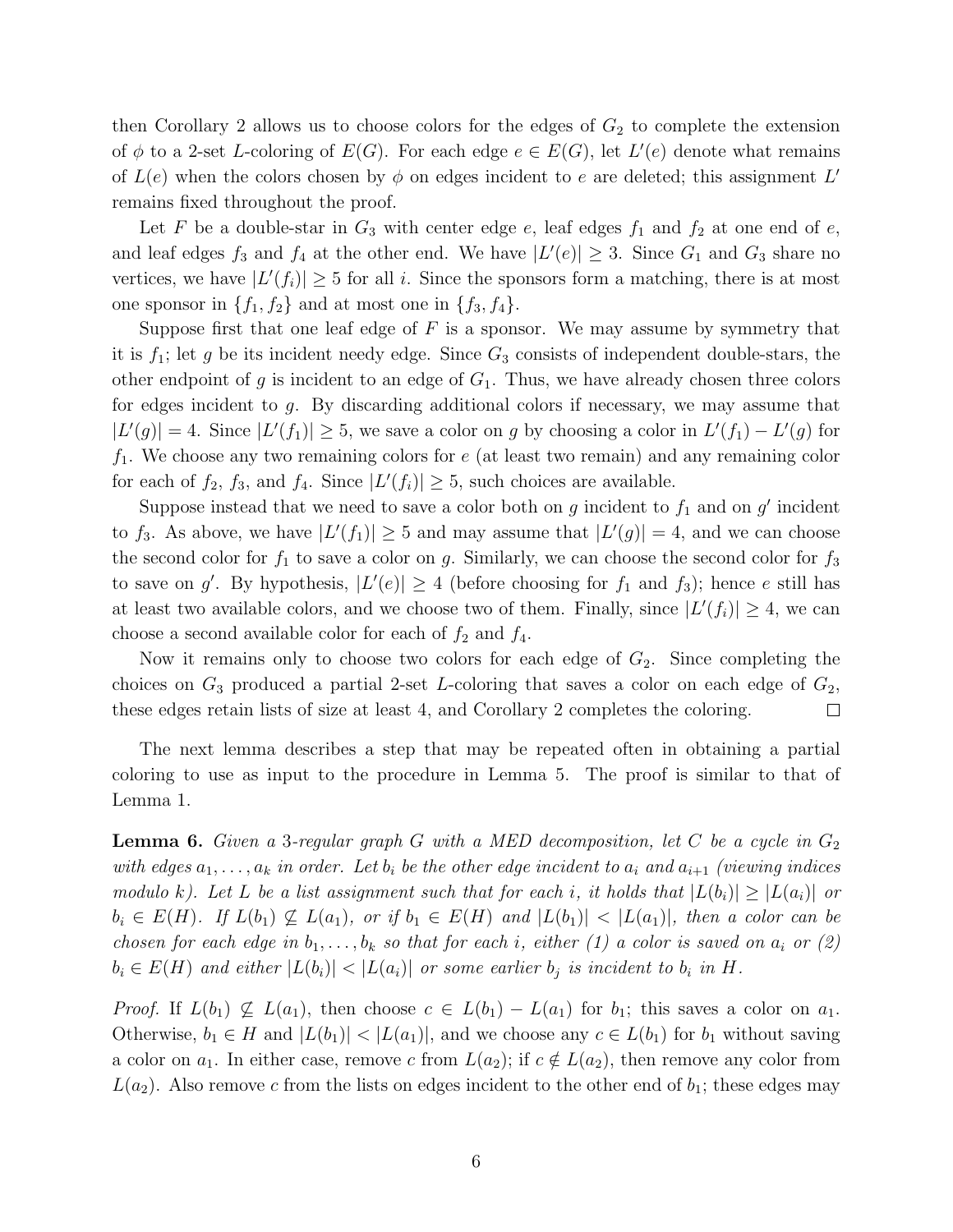be on  $C$ , on another even cycle in  $G_2$ , or consist of another edge of  $H$  and a central edge in a component of  $G_3$ .

Let  $L'(e)$  denote the current remaining list at e. In contrast to the proof of Lemma 5, here we update  $L'$  as we go along. We proceed inductively for increasing i. After choosing a color for  $b_{i-1}$ , we have  $b_i \in E(H)$  or  $|L'(b_i)| > |L'(a_i)|$ , since we deleted a color from the list at  $a_i$  when choosing a color for  $b_{i-1}$ .

In the latter case, we choose a color for  $b_i$  from  $L'(b_i) - L'(a_i)$  and save on  $a_i$ . This includes the possibility that  $b_i$  was visited earlier as  $b_j$ , because in that case we reduced the available lists at both  $b_j$  and  $a_i$  by choosing a color for  $b_j$ . It also includes the possibility that  $b_i \in E(H)$  and  $|L(b_i)| = |L(a_i)|$ , which will be helpful later.

The remaining case is  $b_i \in E(H)$  and  $|L(b_i)| < |L(a_i)|$ ; the color deleted from the list at  $a_i$  does not guarantee  $L'(b_i) - L'(a_i) \neq \emptyset$ . In this case, choosing a color from  $L'(b_i)$  for  $b_i$ may not save on  $a_i$ .

 $\Box$ 

After choosing a color for  $b_k$  by these rules, the proof is complete.

In the case of Lemma 6 where choosing a color on  $b_i$  does not save a color on  $a_i$ , the edge  $a_i$  will be designated needy, and the edge  $b_i$  will be its sponsor. In applying the lemma, we will sometimes exercise more care in choosing the color for  $b_i$  in that case.

We will use Lemma 6 to reach a state where Lemma 5 applies. We would like to save a color on each edge of  $G_2$  while choosing a partial 2-set L-coloring with two colors chosen on each of the other edges, as in Lemma 3. However, the double-stars outside these even cycles cause complications and force us to leave needy edges and use Lemma 5.

#### Theorem 7. Every 3-regular graph G having a MED decomposition is (7, 2)-edge-choosable.

*Proof.* Before applying Lemma 5, we must save one color each on all edges of  $G_2$  except a matching, while confining the sponsors also to a matching and choosing two colors for each edge of  $G_1$  and one color for each edge of H. We do this in each component of  $G_1 \cup G_2 \cup H$ independently; the central edges of  $G_3$  tie the graph together in the step performed later by Lemma 5. Let *J* be a component of  $G_1 \cup G_2 \cup H$ .

**Case 1.** J does not contain two incident edges, one in  $G_2$  and one in  $G_1 \cup H$ , that have distinct lists. In this case, for each component R of  $J \cap (G_1 \cup G_2)$ , the lists are identical on all edges of R and all edges of H incident to it. (There may be more than one such component  $R$ ; they may be joined by components of  $H$ .) Choose any two colors  $c$  and  $c'$  from this list, and choose  $\{c, c'\}$  for each edge of  $R \cap G_1$ . For each edge of H incident to  $V(R)$ , choose c or  $c'$ , avoiding the color on the neighboring edge of  $H$  if it has already been chosen by another such component.

Since  $G_1$  and H share no vertices, these choices are available. Each edge e of  $G_2$  is incident to two edges of  $G_1 \cup H$ , at least one in  $G_1$ . We have made at least three color assignments on edges incident to e using only two colors, thus saving at least one color on e.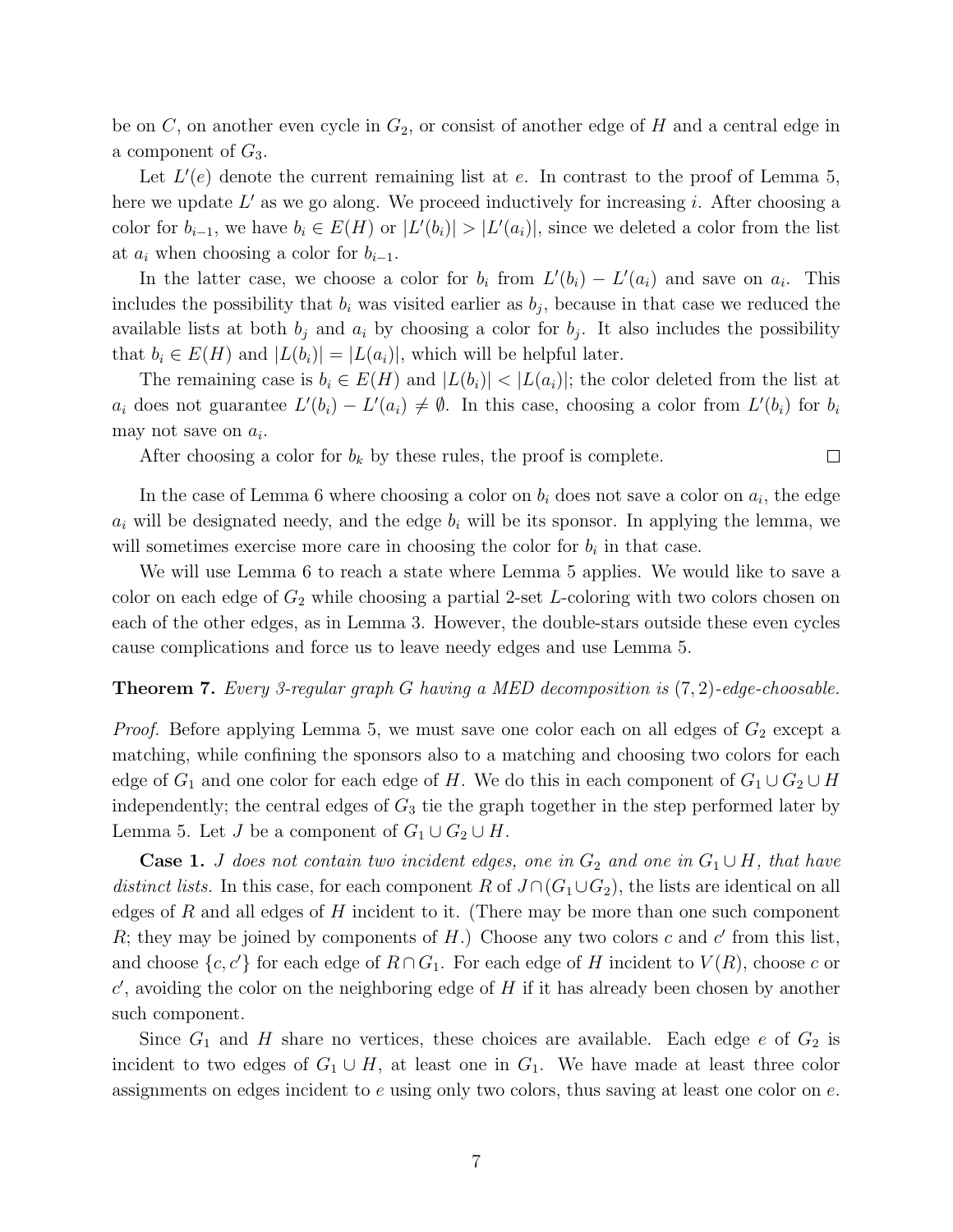**Case 2.** *J* has incident edges  $e_1$  in  $G_2$  and  $e_2$  in  $G_1 \cup H$  with distinct lists. Let C denote the even cycle in  $J \cap G_2$  that contains  $e_1$ . Let  $a_1, \ldots, a_k$  be the edges of C in order, with  $a_1 = e_1$  and  $a_2$  incident to  $e_1$ . Let  $b_i$  be the edge incident to  $a_i$  and  $a_{i+1}$ , so  $b_1 = e_2$  and  $L(b_1) \neq L(a_1)$ . Note that  $b_i \in E(G_1 \cup H)$ . An edge may be labeled as both  $b_i$  and  $b_j$  with  $i \neq j$ ; this holds for each edge of  $G_1$  that is a chord of C.

We have chosen no colors on edges incident to J, so all lists have size 7. Since  $L(b_1) \neq$  $L(a_1)$ , Lemma 6 applies.

Step 1. Choosing colors for  $b_1, \ldots, b_k$ . Using Lemma 6, we choose a color for each  $b_i$  that saves on  $a_i$  unless  $b_i$  is incident to an edge of H for which we have already chosen a color. That edge may for example be  $b_j$  with  $j < i$ . When we reach  $b_i$ , the remaining list at  $b_i$  may be smaller than that at  $a_i$ .

In this case,  $a_i$  remains needy and  $b_i$  is its sponsor. This only happens when  $b_i$  is the second edge in its component of  $H$  for which we are choosing a color. Let  $e$  be the center edge incident to  $b_i$ . If e has six remaining available colors when we choose for  $b_i$ , meaning that we have not chosen a color for any edge incident to e other than the other edge of H incident to  $b_i$ , then we choose any color for  $b_i$  among its six available colors.

If at most five colors remain available at  $e$ , then we choose a color for  $b_i$  to save a color on e. This ensures that each center edge incident to two sponsors will have at least four remaining colors, as needed for Lemma 5. With this refinement, we choose colors as in Lemma 6.

Let L' denote the assignment of remaining available colors after this step, and let  $B =$  $\{b_1, \ldots, b_k\}$ . For any edge e incident to B, each color c chosen on an incident edge e' of B eliminates one element from  $L'(e)$  (which can be any element if c was not in the list); it also eliminates c from  $L'(e')$ . If  $e \in E(G_2)$ , then e may be incident to another edge of B. Thus the list for  $e$  decreases by at least as much as the list for  $e'$ .

Step 2. Handling additional components of  $G_2$  in J. If we have not yet chosen colors on all of J, then  $J \cap G_2$  contains another unprocessed cycle C' with length k', reachable from an already processed cycle C via an edge of  $G_1$  or via a component (two edges) of H (or possibly reachable in both ways). Suppose that  $b_1, \ldots, b_k$  were the edges incident to C; we chose a color for each of these while processing C.

If some  $b_i$  is incident to C' such that  $L'(b_i)$  has an element outside the list of some edge in C' incident to  $b_i$ , then let  $b'_1 = b_i$ ; in this case  $b'_1 \in E(G_1)$ . Alternatively, if  $f_1$  and  $f_2$  are incident edges in H, with  $f_1 = b_i$  and  $f_2$  incident to C', then let  $b'_1 = f_2$ . In either case, index the edges of  $C'$  as  $a'_1$  $a'_1, \ldots, a'_{k'}$  in order, starting with edges incident to  $b'_1$  $'_{1}$  as  $a'_{1}$  $'_{1}$  and  $a'_{2}$  $_2^{\prime},$ choosing  $a'_1$ '<sub>1</sub> so that  $L'(b_1')$  $'_{1}) \nsubseteq L'(a'_{1})$  $'_{1}$ ) if possible.

We selected  $b'_1 \in E(G_1)$  only when  $L'(b'_1)$  $'_{1}) \nsubseteq L'(a'_{1})$ 1 ). Also, previous applications of Lemma 6 have left  $|L'(b)|$  $\vert f_i \rangle \vert \geq \vert L' (a_i') \vert$  $|b_i'|$  unless  $b_i' \in E(H)$  and the edge incident to  $b_i'$  $_i'$  in  $H$ already had a color chosen while processing an earlier cycle. This requires  $b'_1 \in E(H)$  and  $|L'(b_1)|$  $|L'(a_1')| < |L'(a_2')|$  $\binom{1}{1}$ . Hence in either case the hypotheses for Lemma 6 hold. We return to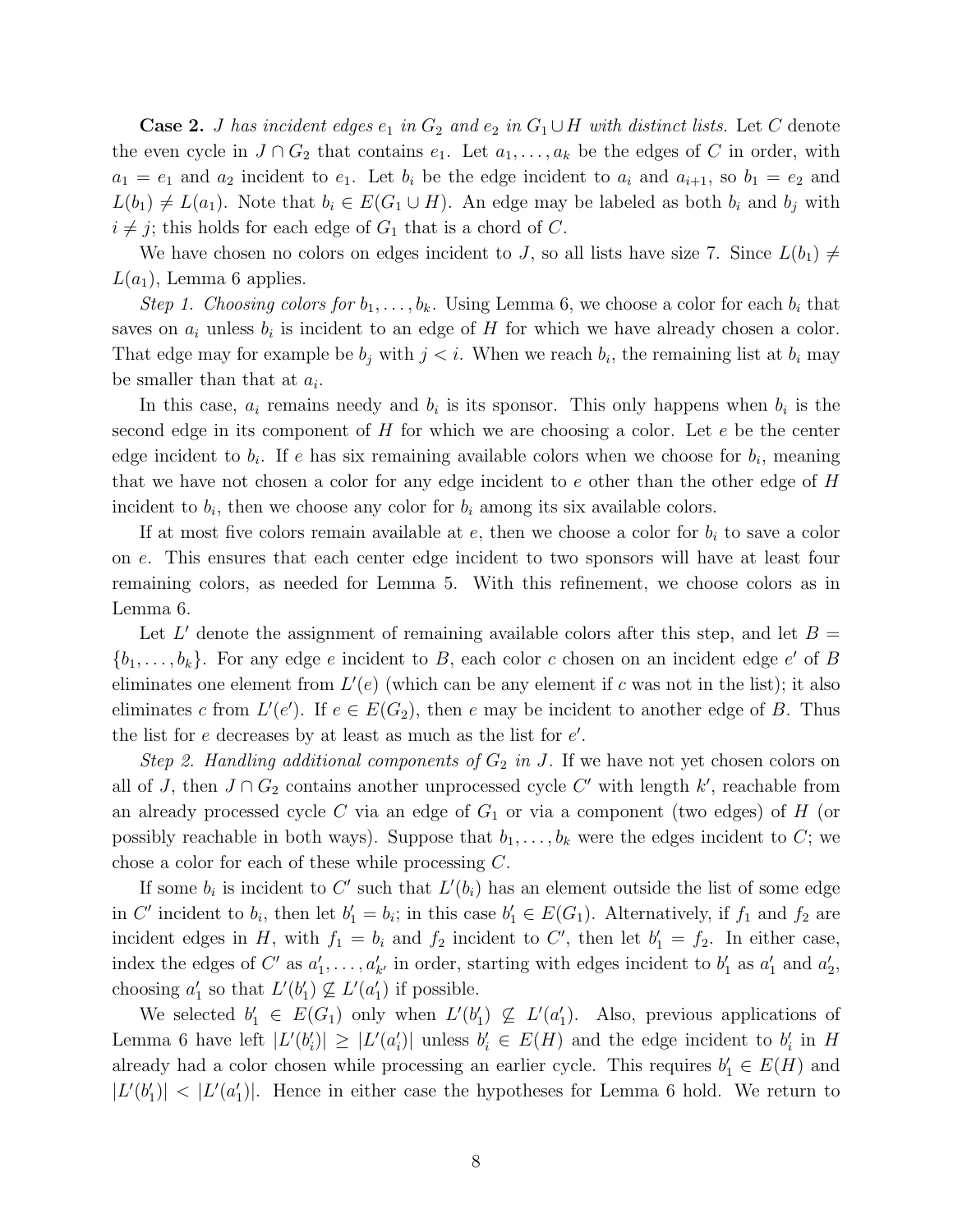Step 1 to process C', treating C', k',  $b'_i$ ,  $a'_i$  as  $C$ , k,  $b_i$ ,  $a_i$ .

Continuing in this way, we process all components of  $J\cup G_2$  unless we reach a state where a remaining cycle C in  $J \cup G_2$  is incident only to edges of  $G_1$ , and the remaining list on each such edge is the same as the remaining list on the incident edges of C. Since each vertex of C has an incident edge in  $G_1$ , all the lists on C and its incident edges are the same.

That list contains six colors, since we have only chosen one color on each incident edge in  $G_1$ . Since each edge of C has six remaining colors in its list, and we have already chosen one color on each incident edge in  $G_1$ , we have already saved a color on each edge of C. We choose an additional color from this list as the second color for all the edges of  $G_1$  incident to C.

Under the algorithm used in Lemma  $6$ , only the second edge of a component of  $H$  on which a color is chosen can become a sponsor. Hence the sponsors form a matching. Furthermore, an edge  $a_i$  of  $G_2$  becomes needy only when the edge incident to  $a_i$  at its endpoint incident to the subsequent edge  $(a_{i+1}$  when processing its cycle in  $G_2$ ) is a sponsor. This prevents two incident edges of  $G_2$  from being left needy, since  $G_3$  consists of independent double-stars. We have therefore produced a partial 2-set L-coloring that satisfies the hypotheses of Lemma 5, and Lemma 5 completes the 2-set L-coloring.  $\Box$ 

We have used Theorem 7 to check that all snarks with at most 24 vertices are  $(7, 2)$ -edgechoosable, as are the double star snark, the Szekeres snark, the Goldberg snark, the Watkins snarks of orders 42 and 50, all cyclically 5-edge-connected snarks of order 26, and the infinite family of flower snarks. Cavicchioli et al. [1] presented drawings of the 67 pairwise nonisomorphic snarks with at most 24 vertices as well as all cyclically 5-edge-connected snarks of order 26. Their drawings illustrate that the snarks have cycles omitting two adjacent vertices. Since a snark has girth at least five, the leaves of any single double-star form an independent set. Thus every snark having a cycle of length  $n-2$  has a MED decomposition using this cycle. All snarks listed above have such decompositions.

**Example 8.** Isaacs [4] discovered the flower snarks. For odd k with  $k \geq 5$ , the flower snark  $F_k$  consists of 4k vertices, labeled  $w_i, x_i, y_i, z_i$  for  $1 \leq i \leq k$ . The edge set consists of a cycle  $[z_1, \ldots, z_k]$  of length k, a cycle  $[x_1, \ldots, x_k, y_1, \ldots, y_k]$  of length  $2k$ , and the k stars with center  $w_i$  and leaves  $x_i, y_i, z_i$ . To prove that  $F_k$  is  $(7,2)$ -edge-choosable, we provide a MED decomposition; as above, it suffices to find a cycle of length 4k−2 that omits adjacent vertices. For example,  $[x_1, x_2, w_2, y_2, y_3, w_3, x_3, \ldots, x_{k-1}, w_{k-1}, y_k, w_k, z_k, \ldots, z_1, w_1]$  omits only  $x_k$ and  $y_1$ .

We do not know whether every snark has a cycle that omits just two adjacent vertices. We conjecture at least that all snarks have MED decompositions. In fact, snarks seem to be easy graphs in which to find MED decompositions, and we believe the following.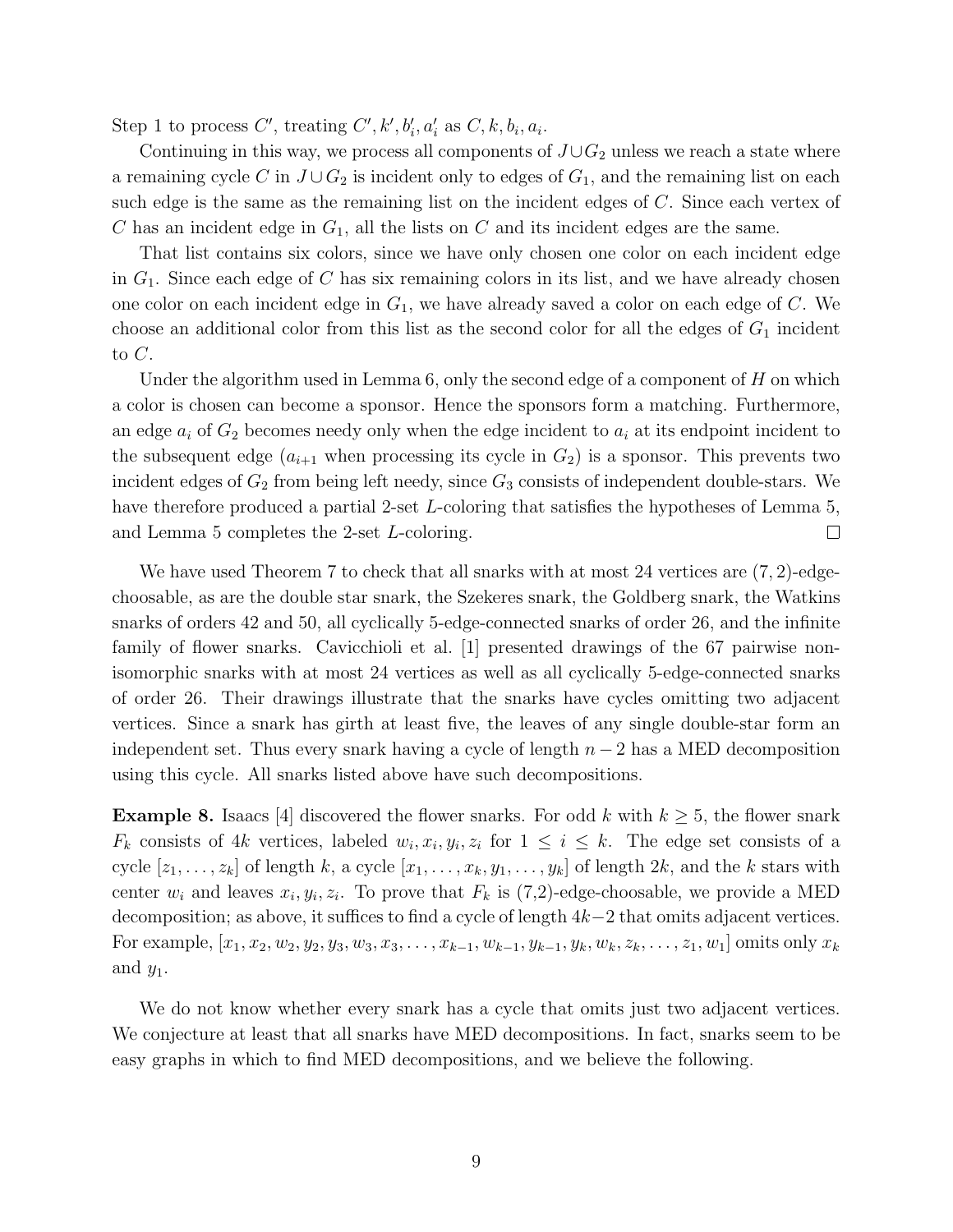Conjecture 9. Every 2-connected graph with maximum degree 3 has a MED decomposition (a decomposition into a matching, a union of disjoint even cycles, and an independent set of double-stars).

If Conjecture 9 is true, then by Theorem 7 all 2-connected graphs with maximum degree 3 are (7, 2)-edge-choosable. The argument does not extend to graphs with cut-vertices.

Example 10. There are 3-regular graphs having no MED decomposition. A small example is the standard small 3-regular graph having no perfect matching. Let  $H$  be the graph obtained from  $K_4$  by subdividing one edge. Form  $G^*$  from  $3H$  by adding one vertex v made adjacent to the 2-valent vertices of  $3H$ . Let  $x_1, x_2, x_3$  be the neighbors of v.

Suppose that  $G^*$  has a MED decomposition. Putting an  $x_i$  on an even cycle leaves a claw, which cannot be decomposed. Hence the decomposition must have each  $x_i$  as a central vertex in a double-star. Since a triangle can't be decomposed, the other central vertex must be  $v$ . Now the three required double-stars share  $v$ , yielding a contradiction.

Nevertheless,  $G^*$  is  $(7, 2)$ -edge-choosable and hence is not a counterexample to Mohar's conjecture. The proof unfortunately requires some case analysis.

#### Theorem 11. The graph  $G^*$  is  $(7,2)$ -edge-choosable.

*Proof.* Again we reduce the problem to  $(4, 2)$ -edge-choosability of even cycles.

Let H' be the graph obtained from  $K_4+K_1$  by subdividing one edge and adding a pendant edge joining the new vertex to the isolated vertex. Let a be the pendant edge, incident to edges  $b_1$  and  $b_2$ . Let d be the edge not incident to  $b_1$  or  $b_2$ . Let  $c_1, c_2, c_3, c_4$  be the edges of the remaining cycle C in order, with  $c_1$  and  $c_2$  incident to  $b_1$ .

Given a 7-uniform list assignment  $L$  on the edges of  $H'$ , a partial 2-set  $L$ -coloring can be chosen with one color each on  $b_1$  and  $b_2$  and two on d so that a color is saved on each edge of C. If all the lists except that on a are the same, then we pick colors for  $b_1$  and  $b_2$ and use the same two colors on d. Otherwise, since all the lists have size 7, the argument of Lemma 6 finds such a coloring. After doing this, only one remaining color at  $b_2$  is forbidden (by  $b_1$ ), so we have at least five choices for a second color there.

Now let  $H'_1, H'_2, H'_3$  denote the three copies of  $H'$  in  $G^*$ , and let  $a_i$  denote edge  $a$  in  $H'_i$ . First, choose colors on  $H'_1$  as specified by the claim above. When choosing colors on  $H'_2$  in this way, we pause before making the second choice on  $b_2$ . There are at least five choices for this color, and at least four choices remain at  $a_1$ , so we can choose color  $\alpha$  for  $a_1$  and  $\beta$  for  $b_2$  to save a color on  $a_2$ .

Let  $L'(e)$  denote the list of available colors for e at this time. Since we have chosen a color on  $a_1$  and three colors incident to  $a_2$  in  $H'_2$ , but saved a color on  $a_2$ , we may assume that  $|L'(a_2)| = 4$ . Similarly, from the colors chosen on  $H'_1$  we may assume that  $|L'(a_1)| = 3$ .

If we can choose a 2-set coloring for  $E(H_3)$  so that  $a_3$  receives a color not in  $L'(a_2)$ , then we can safely pick one more color on  $a_1$  and two on  $a_2$ . We can then return to pick the last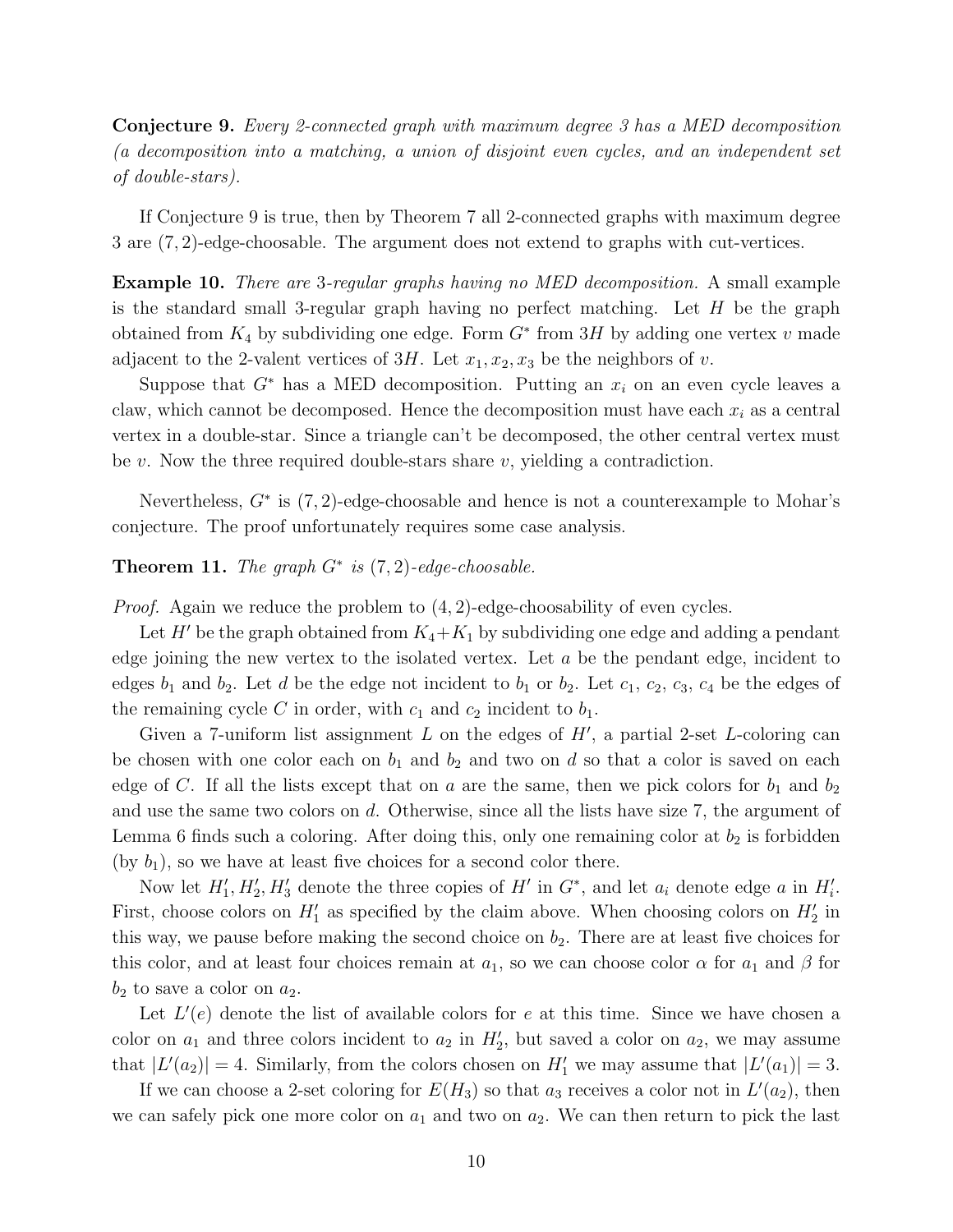extra color needed on  $H'_1$  and  $H'_2$  outside the copies of C, after which we can color each copy of C since we save a color on each of its edges.

Hence it remains to choose the colors on  $H_3$  so that  $a_3$  has a color outside a specified set of size 5 (avoiding also the color on  $a_1$ ). There remain two desirable colors in  $L(a_3)$ ; call them c and c'. We show that  $H'_3$  can be colored using c or c' on  $a_3$ .

Let  $L_0(e) = L(e) - \{c, c'\}$  for  $e \in E(H_3)$ . If  $L_0(b_1)$  has a color  $\beta$  outside  $L(c_1) \cap L(c_2)$ , then our original claim about H' using the argument of Lemma 6 allows us to pick  $\beta$  for  $b_1$ , two colors for d, and two colors for  $b_2$  that are not both in  $\{c, c'\}$  (while saving on each edge of C). Now we can use c or c' and one of three other colors on  $a_3$  and then return to complete the coloring on  $H_3$ .

The same outcome occurs if  $L_0(d)$  has a color not in  $L(c_1) \cap L(c_2)$ . Hence  $L(c_1) \cap L(c_2)$ contains  $L_0(b_1) \cup L_0(d)$ . The restricted sets have size at least 5, and  $|L(c_1) \cap L(c_2)| \leq 7$ , so  $|L_0(b_1) \cap L_0(d)| \geq 3$ . The symmetric argument switching the roles of  $b_1$  and  $b_2$  shows that  $|L_0(b_2) \cap L_0(d)| \geq 3.$ 

Hence we may choose  $\alpha \in L_0(b_1) \cap L_0(d)$  and  $\beta \in L_0(b_2) \cap L_0(d) - {\alpha}$ , putting color  $\alpha$  on  $b_1$ ,  $\beta$  on  $b_2$ , and both on d. Choose another color on  $b_2$ , then c or c' on  $a_3$ , then a color that remains for  $b_1$ . This leaves lists of size 4 on C, and we can complete the 2-set L-coloring.  $\Box$ 

Mohar's conjecture remains open, and Example 10 shows that something stronger than Theorem 7 will be needed to prove it. There may be a generalization of MED decomposition that suffices for (7, 2)-edge-choosability, permitting more complicated structures than doublestars in addition to the matching and even cycles. Whether this is true or not, it would still be interesting to show that every 2-connected graph with maximum degree 3 has a MED decomposition.

## References

- [1] A. Cavicchioli, M. Meschiari, B. Ruini, and F. Spaggiari, A survey on snarks and new results: products, reducibility and a computer search. J. Graph Theory 28 (1998), 57–86.
- [2] M. N. Ellingham and L. Goddyn, List edge colourings of some 1-factorable multigraphs, Combinatorica 16 (1996), 343–352.
- [3] P. Haxell and R. Naserasr, Edge-Choosability of the Petersen Graph, preprint.
- [4] R. Isaacs, Infinite families of nontrivial trivalent graphs which are not Tait colorable, Amer. Math. Monthly 82 (1975), 221–239.
- [5] W. Klostermeyer and C. Q. Zhang, n-tuple coloring of planar graphs with large odd girth. Graphs Combin. 18 (2002), 119–132.